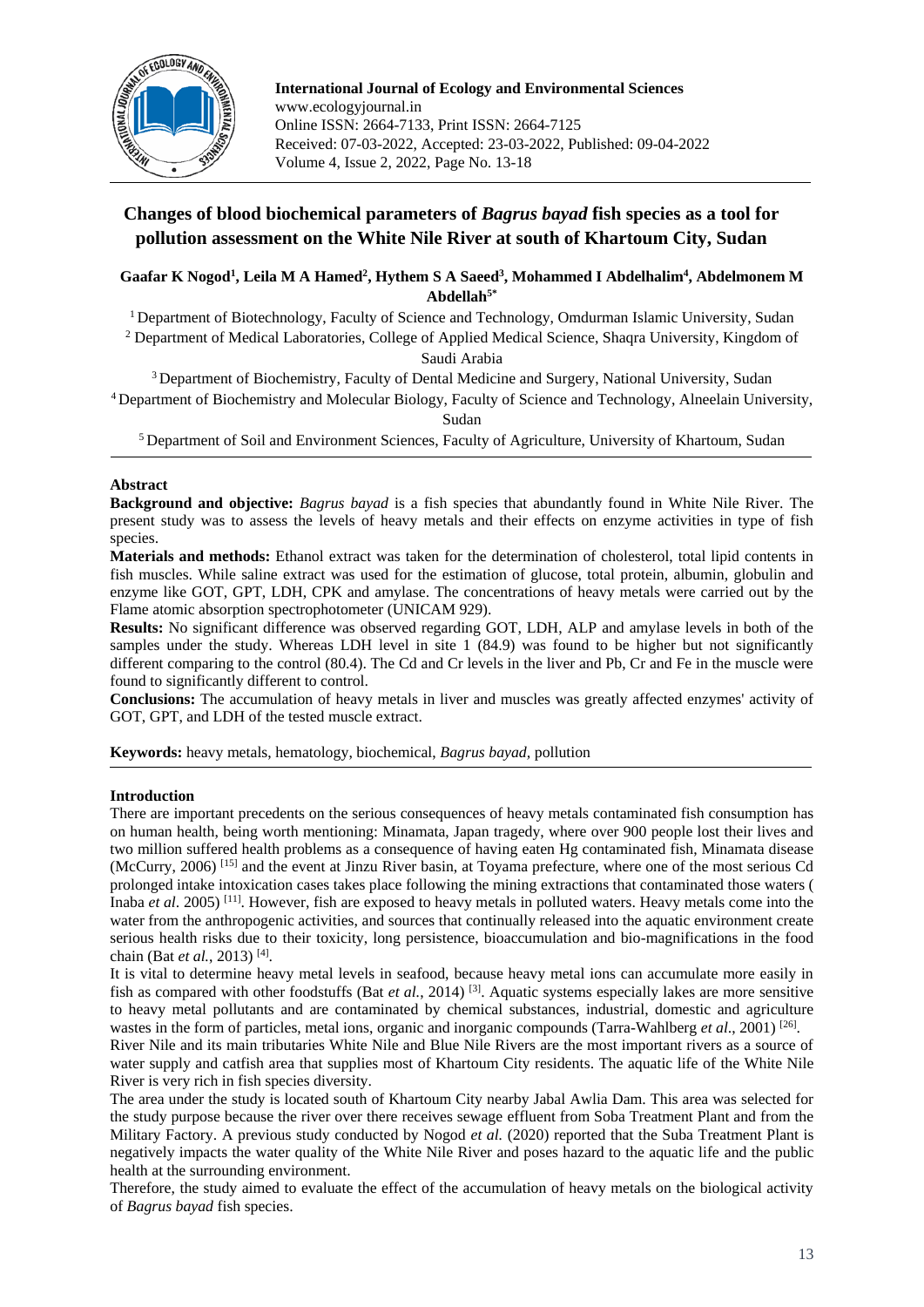# **Materials and Methods**

**Collection of fish samples**

A total of 120 *Bagrus bayad* fish species, that commonly known as Bayad (Figure 1) were collected, of which, a 60 tested fish were collected from the targeted polluted area; the first 30 fish of them were collected from the discharge zone of the White Nile River site (1), whereas the second 30 fish were collected from the main ponds of sewage site (2). The rest (120 fish) were collected from the upstream non-polluted area of Jebel Awlia Dam (site 3), as control (Figure 2). The collected *Bagrus bayad* fish species were well washed with clean water and kept in polyethylene packages containing ice, then transported to the Central Veterinary Research Laboratory of the Omdurman University bending identification and analysis



**Fig 1:** *Bagrus bayad* fish species, popular known as Bayad.



**Fig 2:** Fish sampling points, Jebel Awlia Fesheries Sites 3 (control) and Site 1 at White Nile River (test sample). Modified from www.Googleearth.com, (2016).

## **Processing of liver and muscle tissues**

Liver and muscle were cut with razor, washed with distilled water and blotted with blotting paper. A weighted portion (about 3 grams) of both liver and muscle was homogenized in 3 ml ice-cold saline (0.89% NaCl) solution for saline extract and 3ml ethanol for ethanol extract in a motor driven Teflon glass homogenizer. The homogenate centrifuged rpm at 4000 rpm (3.500×g) for 45 minutes at 5°C in a refrigerated centrifuge to get a clear saline supernatant and for 15 minutes at 5°C at the same speed for ethanol supernatant. Digestion methods described by Van Loon (1980) and Du Preez and Steyn (1992) were used for the estimation of heavy metals, e.g.,  $Cr^{3+}$ ,  $Cu^{2+}$ ,  $Zn^{2+}$ ,  $Cd^{2+}$ , Fe and Pb<sup>2+</sup> (Ali, 2004).

## **Biochemical analysis of fish liver and muscle**

Saline and ethanol extracts were analyzed for the following biochemical parameters, including some enzymes to evaluate the possible effect of water pollution on them. Ethanol extract was taken for the determination of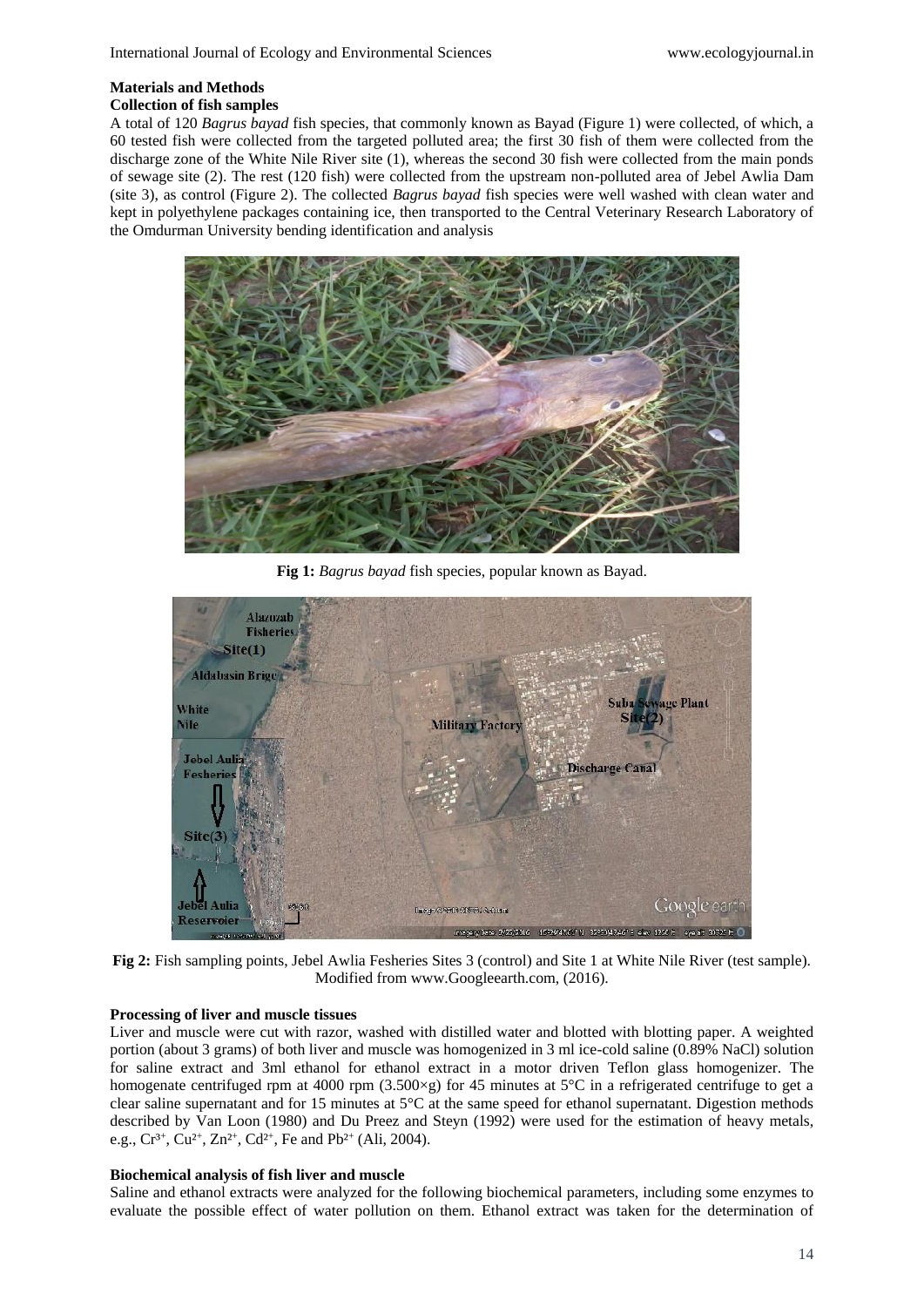cholesterol, total lipid contents in fish muscles. While saline extract was used for the estimation of glucose, total protein, albumin, globulin and enzyme like GOT, GPT, LDH, CPK and amylase. Detailed procedures for estimation of all above parameters were the same as given under the biochemical analysis of liver and blood (Ali, 2004).

#### **Determination of heavy metals in fish tissues**

Frozen tissue samples of liver and muscle were thawed, rinsed in distilled water and blotted in blotting paper. A known weight of liver and muscle of the fish was shifted to 250 ml volumetric flasks for digestion. Samples digestion done according to methods described by Van Loon (1980) and Du Preez and Steryn (1992). By this method digestion was completed in about 20 minutes instead of 3 to 4 hours as stated by Van Loon (1980). Sample after digestion were cooled and diluted to 10 ml with distilled water by proper rinsing of digestion flasks. Atomic absorption spectrophotometer was used to determine the concentration of  $Cr^{3+}$ ,  $Cu^{2+}$ ,  $Ca^{2+}$ ,  $Fe^{2+}$  and Pb<sup>2+</sup> in the tissues sample of the fish. A range of analytical standards for each metal was prepared from Merck Stock solution (Van Loon, 1980 and Du Preez and Steyn, 1992).

#### **Statistical Analysis**

Student t-test analysis of variance, mean differences, correlation and chart were done by using SPSS (Statistical Package for Social Sciences) program version.

#### **Result and discussion**

#### **Biochemical evaluation of liver and muscle of** *Bagrus bayad* **fish species with respect to GOT, GPT, LDH, ALP, CPK and amylase**

With regard to liver extract, table 1 showed that the level of GPT in the sample caught from contaminated river water site 1 (32.5) was lower and significantly different comparing to that caught from the control site 3 (37.1). No significant difference was observed regarding GOT, LDH, ALP and amylase levels in both of the samples under the study. Whereas LDH level in site 1 (84.9) was found to be higher but not significantly different comparing to the control (80.4). Amylase in site 1 sample (64.2) was found to be almost the same comparing to the control (64.0). For muscle extract, table 1 showed that all of the parameters of GOT and GPT of the tested liver extract were found to be higher and significantly different comparing to the control, whereas the LDH level in control (85.2) found to be higher and significantly different comparing to that found in the tested site 1 (80.0). Almost the CPK level in the control (30.4) was found to be equal to that in the contaminated site 1 (29.6).

Generally, GPT levels were found to be in the liver extract higher (37.1) than that of the muscle extract (29.2). Whereas LDH levels were found to be in the control liver extract (80.4) lower than that of the control muscle extract (85.2).

The hematology and biochemical reference values for aquaculture fish are varied according to a specific situation (i.e., malnutrition, stress, infection/diseases) and for a specific species (Kerr, 2008). As previously stated, the activity of serum enzyme in this study found to be varied according to the organ from which the sample was extracted. This observation confirmed the result that was observed by a previous study conducted by Krajnovic-Ozretic and Ozretic (1987) [13] which stated that the LDH activity was found to be varied and it was primarily related to the organ from which the blood sampled. As well, similar result was observed by an earlier study conducted by Panteghini et al. (1984) <sup>[18]</sup>, which reported that the determination of the basic enzymes provides the opportunity to identify their origin and also permits estimation of the severity of injury at the tissue/cellular level. The findings of this study were in accordance with the results obtained by the study conducted by Dorcas and Solomon (2014)<sup>[7]</sup>, which reported both significant and insignificant differences between the levels of ALT, ALP and AST of fishes that studied and the levels of the standards. Ali (2004) reported that the concentration levels of blood serum enzyme of GOT, GPT and CPK was found to be much higher in blood tissues of *Tur-putitora* fish species from polluted waters River Kabul, Pakistan, when compared with that in control dams waters. Sagar *et al.* (2015) <sup>[24]</sup> reported that in liver cell injury, a considerable increase in the serum level of both GOT and GPT enzymes was observed, whereas serum CPK activity is raised in all varieties of muscular dystrophy. While raised LDH values are found in renal disease, liver disease, disseminated malignancy and certain hematological disorders. The increased serum levels of ALP are found in both skeletal and hepatic disorders, and amylase enzyme raised in acute abdominal conditions, e.g. perforated peptic ulcer, cholecystitis, common bile duct and intestinal obstruction, but the higher levels are found in acute pancreatitis. Moreover, Sagar *et al.* (2015) <sup>[24]</sup> stated reference range values of 5 - 50 U/L for both GOT and GPT, and for LDH to be 230-400U/L, ALP to be 70-230U/L, CPK to be 24-105 U/L, and for amylase is to be 60-160U/L. Previous studies conducted by Lemarie *et al.* (1991) <sup>[14]</sup>; De La Torre *et al.* (2000) <sup>[6]</sup>; Panigrahi *et al.*, 2010<sup>[17]</sup> and Tahmasebi-Kohyani *et al.* (2012)<sup>[25]</sup> stated that the alterations of blood enzymes' activities were associated with liver damage, induced by pathological or stress situations or with feeding nutrients with hepatic protective effects. Perez-Jimenez *et al*. (2013) and Harikrishnan *et al*. (2011) [10] reported that the increase of serum LHD activity may indicate hypoxia conditions, limiting water temperature or toxins, whereas the increase of serum CPK activity which is particularly active in heart and skeletal muscle, may indicate damage to these tissues. As well, Almeida *et al.* (2002) <sup>[1]</sup> and Rehulka and Minari<sup>k</sup>, (2007) declared that pollutants and stress conditions were reported to increase CPK activity, probably due to muscle injury.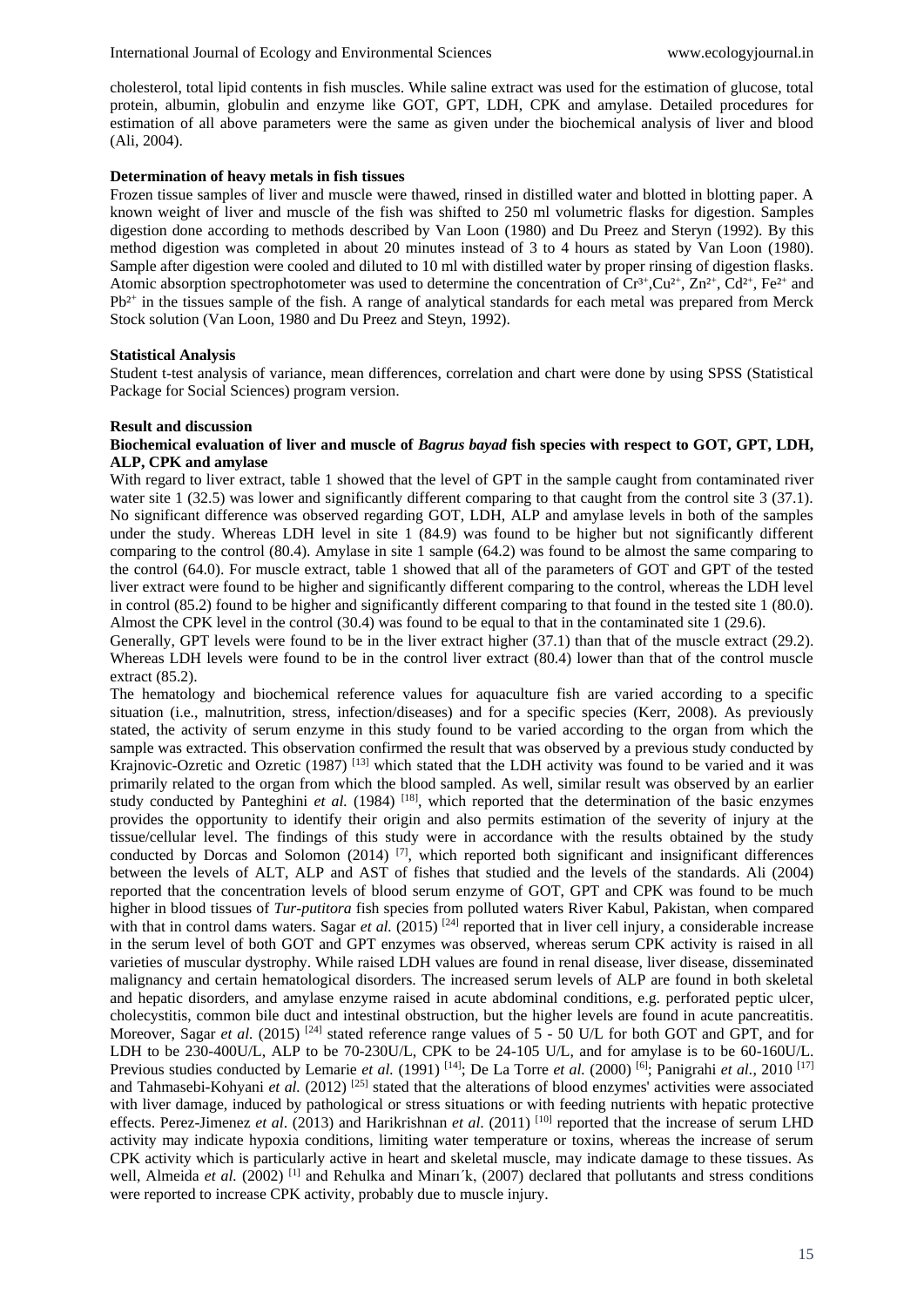#### **Biochemical evaluation of liver and muscle of** *Bagrus bayad* **fish species with respect to total protein, albumin, globulin, glucose, cholesterol and total lipids**

Table 2 revealed that all of the parameters of total protein, albumin, globulin, glucose and total lipids in the tested liver samples were found to be not significantly different comparing to the control. While cholesterol level in tested samples (66.6) were found to be higher and significantly different comparing to the control (55.8). In muscle extracts, all of the parameters levels in contaminated site 1 were found to be not significantly different comparing to the control. However, cholesterol levels in the liver were found to be higher than that in muscles. Whereas total lipids and globulin levels in liver were found to be much lower than that in muscles. Sandnes and Waagb (1988) considered the range for total protein of normal healthy fish was to be 41.6–56.6 gl<sup>-1</sup>, for albumin: 18.3–24.3 gl−1 , and for cholesterol: 9.3 - 12.8 μmol**.** It was reported that plasma protein levels are often associated with fish nutritional and physiological status (Rehulka *et al*. 2005; Maita 2007). Basal plasma protein values averaged was stated by Polakof *et al*. (2012) to be 4.9 g dl-1. Whereas basal blood glucose levels are known to differ considerably among fish species. Basal plasma cholesterol levels reported by this study are lower comparing to the previously reported values by Peres *et al.* (2014) <sup>[21]</sup>. It also confirmed by Peres *et al*, 2014<sup>[21]</sup> that, in seabass, liver has a pivotal role in the maintenance of glucose homeostasis.

#### **Biochemical evaluation of liver and muscle of** *Bagrus bayad* **fish species with respect to Cd, Pb, Cu, Cr, Fe and Zn**

Table 3 summarizes that the heavy metals levels of Pb, Cu, Fe and Zn of the tested liver extracts for treatment site 1 sample were found to be not significantly different comparing to the control sample, while Cd and Cr levels in tested sample was found to be significantly different comparing to the control. In muscle extract, Cd, Cu and Zn levels exhibited no significant differences between contaminated sample site 1 and the control. Whereas the levels of Pb, Cr and Fe in contaminated site 1 were found to be significantly different comparing to the control. The levels of Cd, Pb and Fe in the liver were found to be higher than that found in the muscle. Whereas the level of Zn in the tested site 1 sample in the muscle was found to be higher than that found in all of the other samples. However, no remarkable increase of heavy metals in the liver has been observed comparing to their levels in the muscle. It was stated that the liver is the most organs accumulates pollutants of various kinds, as reported earlier by Galindo *et al*. (1986) [9] and recently by Bat *et al*. (2015) [2]. On contrast, the Cu level in the muscle was found to be higher in control site 3 than that in the liver, this result disagree with that reported by Dugo *et al.* (2006) <sup>[8]</sup>. Pb levels in the liver were found to be much higher than that found for other metals. However, other studies stated that gills uptake certain metals such as Pb (Coban *et al*., 2009) [5]. The accumulation of metals in the liver found to be followed the order: Fe, Pb, Cu, Cd, Cr and Zn, while in the muscle followed the order of Fe, Cu, Cd, Pb, Cr and Zn. Topçuoğlu *et al*. (2002) [28] found that the accumulation of metals in muscle in wild Seabass taken from Perşembe, eastern Black sea showed the order of: Cd, Cr, Cu, Fe, Pb, Zn. Catsiki *et al*. (1999). Various studies suggest that metal uptake by fish performed via food that constitutes the major pathway for accumulation in liver and then muscle. However, when contamination occurs, concentration of metals in certain tissues increases in proportion with that of seawater (Coban *et al*., 2009) [5] . The results of this study showed that the Fe concentrations were the highest in both liver and muscle and Zn concentrations were found to be the lowest. This result may be comparable to that reported by Bat *et al*. (2015) [2]. However, it was stated that fish contents of heavy metals varies depending on the zone, environmental conditions, the contamination level of the fishing site, and the characteristics of the fish (Roderiguez *et al.*, 2015). The maximum Cd concentrations (0.071) that detected in the liver tissues were remarkably higher than the maximum level (0.05 mg/g wet weights) set by the Commission Regulation (2006) [27] whereas the Cd concentrations in the muscle tissues (0.0572) were slightly above that recommended maximum level. Similarly, the maximum Pb concentrations (0.439) found in the liver tissues were slightly higher than the maximum level (0.30 mg/ g wet weights) set by the Commission Regulation. This findings in accordance of that reported by Bat *et al*. (2015) [2]. Zuluaga *et al.* (2015) [29] reported that Cd and Pb pose the highest risks for human health due to causing toxicity and possible carcinogenic effect.

| sampled from Jebel Awlia Dam Site 3 (control) and White Nile River site 1 (contaminated). |                  |                     |                  |                |           |        |        |                |           |  |
|-------------------------------------------------------------------------------------------|------------------|---------------------|------------------|----------------|-----------|--------|--------|----------------|-----------|--|
|                                                                                           | <b>parameter</b> |                     | liver            |                | muscle    |        |        |                |           |  |
|                                                                                           |                  | site 3<br>(control) | site 1<br>(test) | <b>P-value</b> | Sig-level | site 3 | site 1 | <b>P-value</b> | Sig-level |  |
|                                                                                           | $GOT$ (IU/g)     | 74.4                | 78.6             | 0.109          | Ns        | 72.4   | 77.8   | 0.030          | $^{\ast}$ |  |

 $\frac{GPT (IU/g)}{LDH (IU/g)}$  37.1 32.5 0.046 \* 29.2 33.1 0.034 \*<br> $\frac{1}{2}$ <br> $\frac{1}{2}$ LDH (IU/g) 80.4 84.9 0.107 Ns 85.2 80.0 0.034

ALP (IU/g) 86.9 88.7 0.137 Ns ND ND ND ND ND  $CPK(IU/g)$  ND ND ND ND ND 30.4 29.6 0.273 Ns

**Table 1:** Biochemical parameters of liver and muscle of *Bagrus bayad* fish species (commonly known as bayad) sampled from Jebel Awlia Dam Site 3 (control) and White Nile River site 1 (contaminated).

Amylase  $(IU/g)$  64.0 64.2 0.780 Ns ND ND ND ND ND  $Ns = No$  significant difference,  $ND - Not$  determined,  $* =$  Significant difference at 5%, GOT, glutamate oxaloacetate transaminase. GPT = glutamate pyruvate transaminase. LDH = lactate dehydrogenase, ALP = alkaline phosphatase, Cd = cadmium, Pb = lead, Cu = copper, Cr = chromium, Fe = iron, Zn = zinc.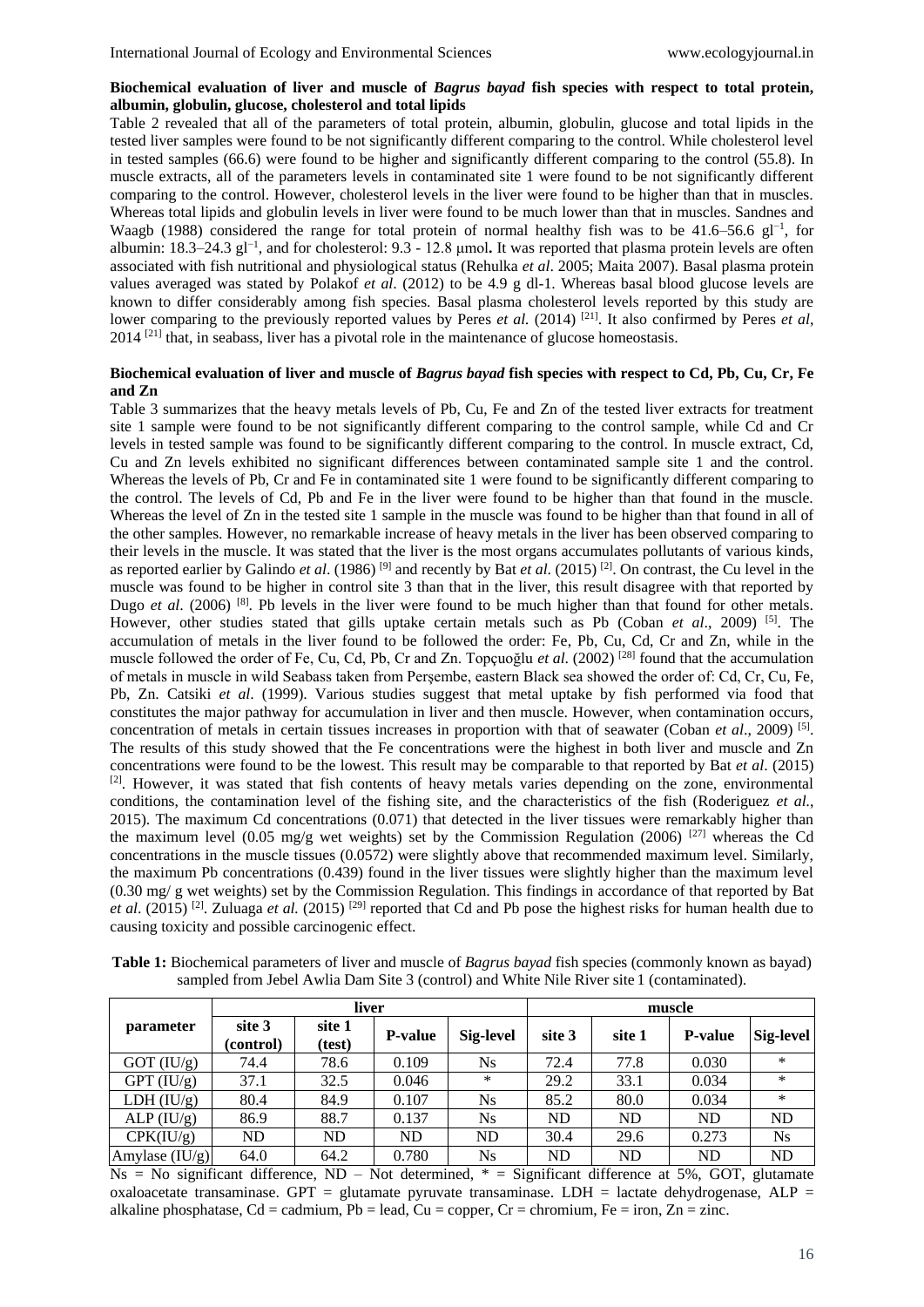**Table 2:** Biochemical parameters of liver and muscle of *Bagrus bayad* fish species (commonly known as bayad) caught from Jebel Awlia Dam Site 3 (control) and White Nile River site 1 (contaminated).

|                        | liver               |                  |                |           | muscle              |                |                |                  |  |
|------------------------|---------------------|------------------|----------------|-----------|---------------------|----------------|----------------|------------------|--|
| parameter              | site 3<br>(control) | site 1<br>(test) | <b>P-value</b> | Sig-level | site 3<br>(control) | site 1<br>test | <b>P-value</b> | <b>Sig-level</b> |  |
| Total protein $(mg/g)$ | 6.42                | 6.42             | 0.995          | Ns        | 6.60                | 6.43           | 0.220          | <b>Ns</b>        |  |
| Albumin $(mg/g)$       | 3.74                | 3.54             | 0.368          | <b>Ns</b> | 3.40                | 3.28           | 0.327          | <b>Ns</b>        |  |
| Globulin $(mg/g)$      | 2.68                | 2.88             | 0.405          | Ns        | 3.20                | 3.16           | 0.670          | <b>Ns</b>        |  |
| Glucose $mg/g$ )       | 58.8                | 55.6             | 0.157          | Ns        | 57.8                | 54.5           | 0.670          | $N_{S}$          |  |
| Cholesterol (mg/g)     | 55.8                | 66.6             | 0.003          | $***$     | 43.7                | 48.1           | 0.057          | <b>Ns</b>        |  |
| Total lipids $(mg/g)$  | 7.06                | 6.92             | 0.451          | Ns        | 43.7                | 48.1           | 0.306          | <b>Ns</b>        |  |

 $Ns = No$  significant different,  $* =$  Significant different at 5%, GOT, glutamate oxaloacetate transaminase.GPT, glutamate pyruvate transaminase. LDH = lactate dehydrogenase,  $ALP =$  alkaline phosphatase,  $Cd =$  cadmium,  $Pb = lead$ ,  $Cu = coppor$ ,  $Cr = chromium$ ,  $Fe = iron$ ,  $Zn = zinc$ .

**Table 3:** Biochemical parameters of liver and muscle of *Bagrus bayad* fish species (commonly known as bayad) caught from Jebel Awlia Dam Site 3 (control) and White Nile River site 1 (contaminated).

|                    |                     | liver            |                |                  | muscle              |                |                |                  |  |
|--------------------|---------------------|------------------|----------------|------------------|---------------------|----------------|----------------|------------------|--|
| parameter          | site 3<br>(control) | site 1<br>(test) | <b>P-value</b> | <b>Sig-level</b> | site 3<br>(control) | site 1<br>test | <b>P-value</b> | <b>Sig-level</b> |  |
| Cd (mg/g)          | 0.072               | 0.066            | 0.024          | *                | 0.444               | 0.446          | 0.895          | Ns               |  |
| Pb $(m/g)$         | 0.3800              | 0.3913           | 0.381          | <b>Ns</b>        | 0.2558              | 0.2847         | 0.000          | $***$            |  |
| Cu (mg/g)          | 0.1380              | 0.1795           | 0.703          | <b>Ns</b>        | 0.1240              | 0.1252         | 0.665          | Ns               |  |
| $Cr \, (mg/g)$     | 0.00120             | 0.00188          | 0.023          | *                | 0.0009              | 0.0130         | 0.0001         | $***$            |  |
| Fe $(mg/g)$        | 1.826               | 1.1884           | 0.126          | <b>Ns</b>        | 1.2194              | 1.2974         | 0.000          | $***$            |  |
| $\text{Zn}$ (mg/g) | 0.00048             | 0.00039          | 0.354          | <b>Ns</b>        | 0.0003              | 0.0029         | 0.387          | Ns               |  |

Ns = No significant different, \* = Significant different at 5%, GOT, glutamate oxaloacetate transaminase. GPT, glutamate pyruvate transaminase. LDH = lactate dehydrogenase,  $ALP =$  alkaline phosphatase,  $Cd =$  cadmium,  $Pb = lead$ ,  $Cu = copper$ ,  $Cr = chromium$ ,  $Fe = iron$ ,  $Zn = zinc$ .

## **Conclusion**

In conclusion, the levels of Pb, Cr and Fe in contaminated site 1 were found to be significantly different comparing to the control. All of the parameters of total protein, albumin, globulin, glucose and total lipids in the tested liver samples were found to be not significantly different comparing to the control. The accumulation of heavy metals in liver and muscles was greatly affected enzymes' activity of GOT, GPT, and LDH of the tested muscle extract.

## **Acknowledgement**

The authors would like to thank everyone who contributed to complete this work.

#### **References**

- 1. Almeida JA, Diniz YS, Marques SFG, Faine LA, Ribas BO, Burneiko RC, Novelli ELB. The use of the oxidative stress responses as biomarkers in Nile tilapia (Oreochromis niloticus) exposed to *in vivo* cadmium contamination. Environ Int,2002:27:673-679.
- 2. Bat L, Aric E, Sezgin M, Sahin F. Heavy metal levels in the liver and muscle tissues of the four commercial fishes from Lake Balik, Kızılırmak Delta (Samsun, Turkey), *Journal of Coastal Life Medicine*,2015:3(12):950-955. doi: 10.12980/jclm.3.2015j5-224
- 3. Bat L, KayaY, Öztekin HC. Heavy metal levels in the Black Sea anchovy (*Engraulis encrasicolus*) as biomonitor and potential risk of human health. *Turk J Fish Aquat Sci*,2014:14:845-51.
- 4. Bat L, Sezgin M, Baki OG, Üstün F, Şahin F. Determination of heavy metals in some commercial fish from the Black Sea coast of Turkey. *Walailak J Sci Tech*,2013:10(6):581-9.
- 5. Coban B, Balkis N, Akus A, Giiray D, Tekinay A. Heavy metals in livers, gills and muscle of *Dicentrarchus labrax* (Linnaeus, 1758) fish species grown in the Dardanelles, *J. Black Sea/Mediterranean Environment*,2009:15:61-67.
- 6. De La Torre FR, Salibia´n A, Ferrari L. Biomarkers assessment in *juvenile Cyprinus carpio* exposed to waterborne cadmium. Environ Pollut,2000:109:277-282.
- 7. Dorcas IK, Solomon RJ. Calculation of Liver Function Test In *Clarias Gariepinus* Collected From Three Commercial Fish Ponds. Department Of Biological Sciences, Faculty of Science, University Of Abuja, Nigeria. Nature and Science,2014:12(10):107-123.(ISSN: 1545-0740). http:// www. sciencepub. net/nature.
- 8. Dugo G, Pera LL, Bruzesse A, Pellicano TM, Turco VL. Concentration of Cd (II), Cu (II), Pb(II), Se(IV), and Zn(II) in cultured Seabass (D. labrax) tissues from Tyrrhenian sea and Sicilian sea by derivative stripping potentiometry. *Food Control,*2006:17:146-152.